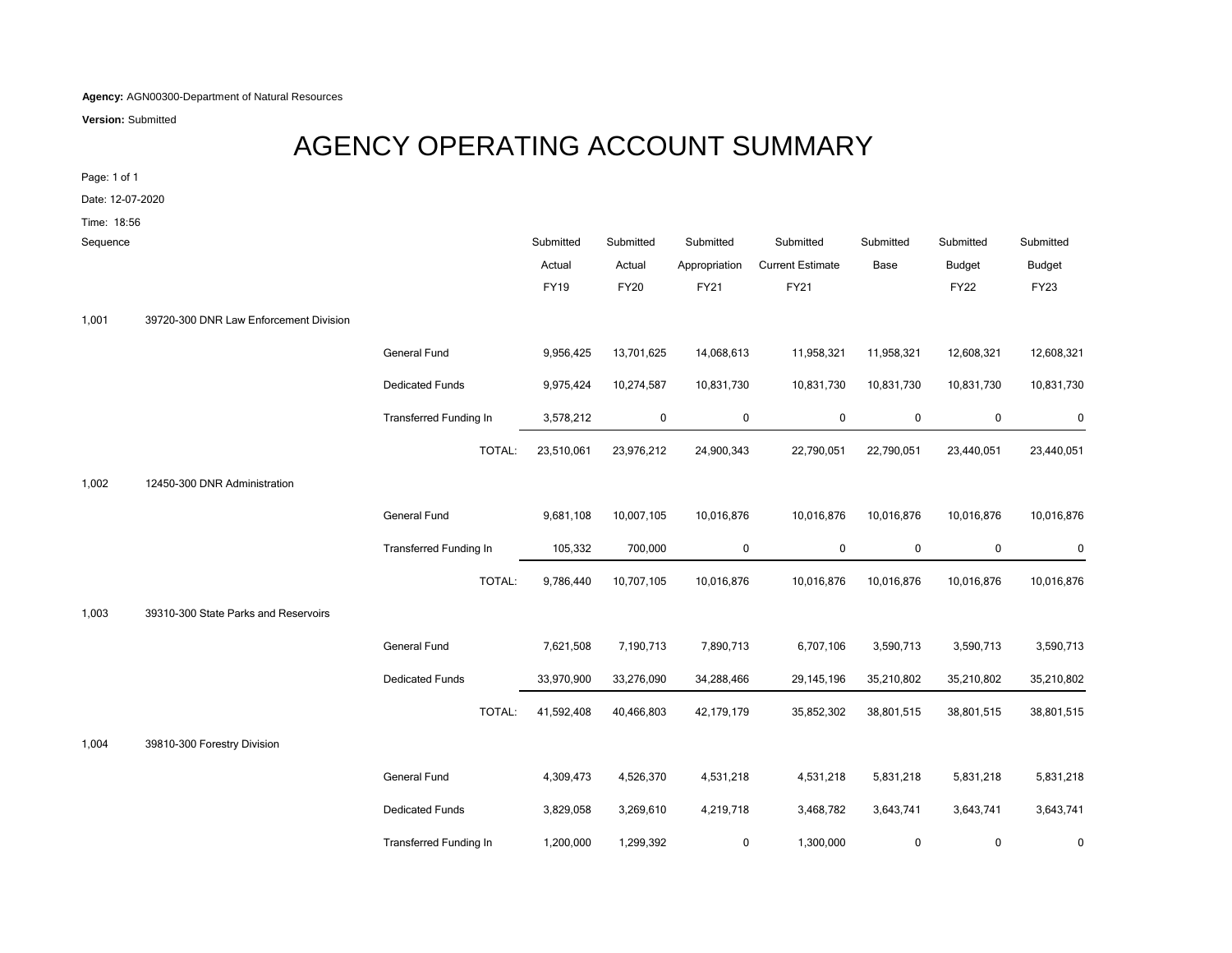|       |                                                      | TOTAL:                        | 9,338,531 | 9,095,372   | 8,750,936   | 9,300,000   | 9,474,959   | 9,474,959   | 9,474,959 |
|-------|------------------------------------------------------|-------------------------------|-----------|-------------|-------------|-------------|-------------|-------------|-----------|
| 1,005 | 12600-300 Water Division                             |                               |           |             |             |             |             |             |           |
|       |                                                      | General Fund                  | 4,829,932 | 4,967,382   | 4,972,660   | 4,972,660   | 4,652,676   | 4,652,676   | 4,652,676 |
| 1,006 | 15159-300 DNR Salary Matrix Adjustment               |                               |           |             |             |             |             |             |           |
|       |                                                      | General Fund                  | 3,578,212 | $\mathbf 0$ | $\mathbf 0$ | $\mathbf 0$ | $\mathbf 0$ | $\pmb{0}$   | $\pmb{0}$ |
| 1,007 | 13081-300 DNR OPEB Contribution                      |                               |           |             |             |             |             |             |           |
|       |                                                      | General Fund                  | 2,309,007 | 2,260,336   | 2,241,614   | 2,241,614   | 1,905,372   | 2,412,828   | 2,481,647 |
| 1,008 | 12480-300 DNR Engineering Division                   |                               |           |             |             |             |             |             |           |
|       |                                                      | General Fund                  | 1,747,932 | 1,845,864   | 1,848,503   | 1,848,503   | 1,848,503   | 1,848,503   | 1,848,503 |
|       |                                                      | Transferred Funding In        | 62,011    | 250,000     | $\mathbf 0$ | $\mathbf 0$ | $\mathbf 0$ | $\pmb{0}$   | 0         |
|       |                                                      | TOTAL:                        | 1,809,943 | 2,095,864   | 1,848,503   | 1,848,503   | 1,848,503   | 1,848,503   | 1,848,503 |
| 1,009 | 12520-300 Nature Preserves Division                  |                               |           |             |             |             |             |             |           |
|       |                                                      | General Fund                  | 994,678   | 1,399,680   | 1,405,950   | 1,405,950   | 351,488     | 351,488     | 351,488   |
| 1,010 | 12500-300 Historic Preservation Division             |                               |           |             |             |             |             |             |           |
|       |                                                      | General Fund                  | 694,666   | 884,660     | 890,932     | 890,932     | 890,932     | 890,932     | 890,932   |
| 1,011 | 12510-300 Outdoor Recreation Division                |                               |           |             |             |             |             |             |           |
| 1,012 | 12470-300 Entomology and Plant Pathology<br>Division | General Fund                  | 534,200   | 564,204     | 565,191     | $\mathbf 0$ | $\pmb{0}$   | 0           | $\pmb{0}$ |
|       |                                                      | General Fund                  | 475,984   | 543,524     | 544,022     | 544,022     | 544,022     | 544,022     | 544,022   |
|       |                                                      | <b>Transferred Funding In</b> | 51,517    | 38,918      | $\mathbf 0$ | $\mathbf 0$ | $\mathbf 0$ | $\mathbf 0$ | 0         |
|       |                                                      | TOTAL:                        | 527,501   | 582,442     | 544,022     | 544,022     | 544,022     | 544,022     | 544,022   |
| 1,013 | 43923-300 Sportsmen's Benevolence                    |                               |           |             |             |             |             |             |           |
|       |                                                      | General Fund                  | 102,612   | 94,525      | 145,500     | 145,500     | 145,500     | 145,500     | 145,500   |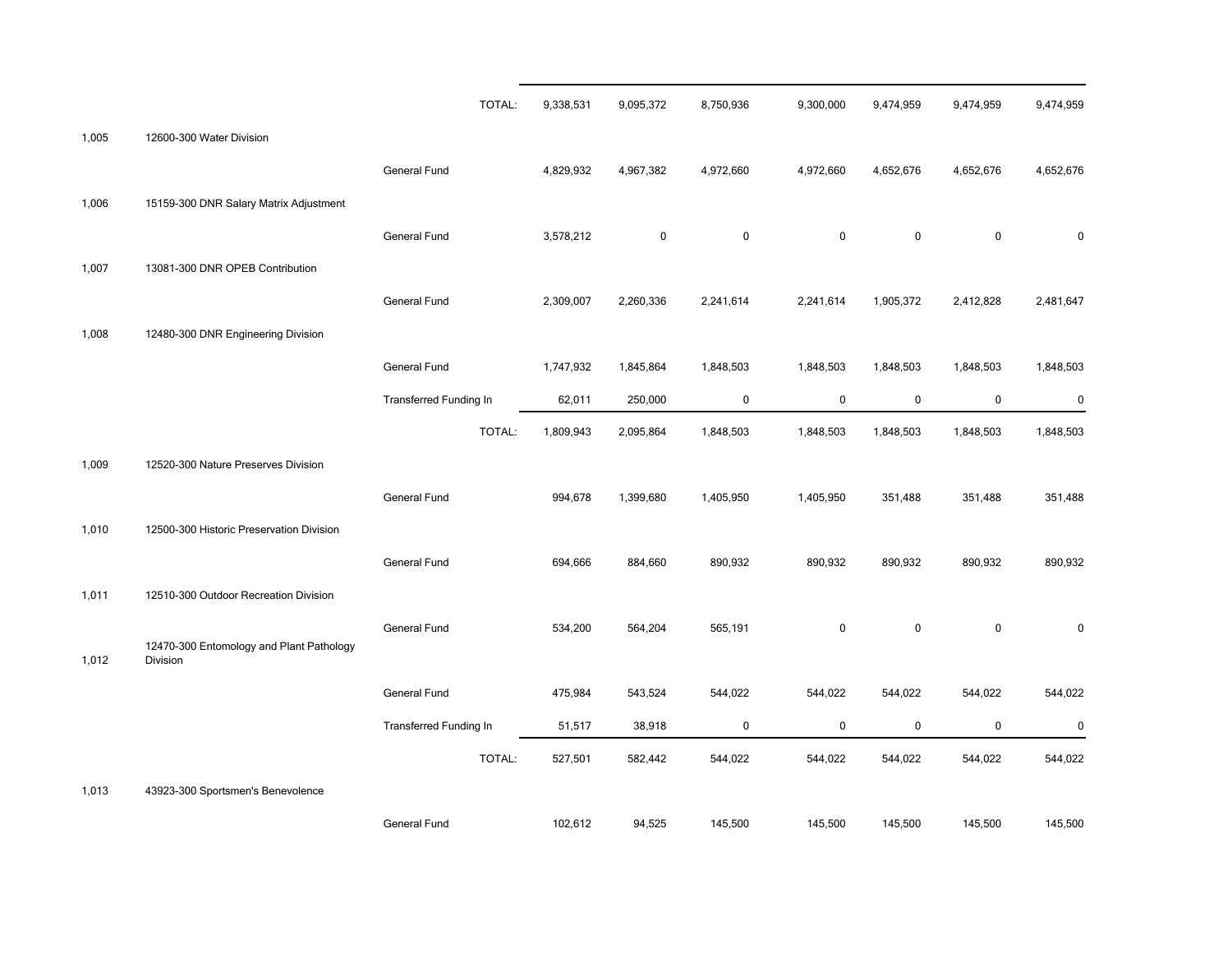|       |                                                                | <b>Dedicated Funds</b> |        | 0          | $\mathbf 0$ | $\mathbf 0$ | 968         | 968         | 968         | 968       |
|-------|----------------------------------------------------------------|------------------------|--------|------------|-------------|-------------|-------------|-------------|-------------|-----------|
|       |                                                                |                        | TOTAL: | 102,612    | 94,525      | 145,500     | 146,468     | 146,468     | 146,468     | 146,468   |
| 1,014 | 41850-300 Heritage Trust                                       |                        |        |            |             |             |             |             |             |           |
|       |                                                                | General Fund           |        | 94,090     | 94,090      | 94,090      | 94,090      | 94,090      | 94,090      | 94,090    |
|       |                                                                | <b>Dedicated Funds</b> |        | 943,050    | 955,375     | 955,000     | 811,750     | 811,750     | 811,750     | 811,750   |
| 1,015 | 58612-300 Division of Historic Preservation and<br>Archaeology |                        | TOTAL: | 1,037,140  | 1,049,465   | 1,049,090   | 905,840     | 905,840     | 905,840     | 905,840   |
|       |                                                                | General Fund           |        | 26,040     | 25,259      | 25,259      | 25,259      | 25,259      | 25,259      | 25,259    |
|       |                                                                | <b>Dedicated Funds</b> |        | 11,576     | 26,294      | 1,894       | 36,002      | 36,002      | 36,002      | 36,002    |
|       |                                                                |                        | TOTAL: | 37,616     | 51,553      | 27,153      | 61,261      | 61,261      | 61,261      | 61,261    |
| 1,016 | 39745-300 Fish and Wildlife Division                           |                        |        |            |             |             |             |             |             |           |
|       |                                                                | <b>Dedicated Funds</b> |        | 10,243,570 | 10,423,055  | 9,541,334   | 9,541,334   | 9,541,334   | 9,541,334   | 9,541,334 |
| 1,017 | 36010-300 Lake and River Enhancement                           |                        |        |            |             |             |             |             |             |           |
|       |                                                                | <b>Dedicated Funds</b> |        | 2,815,501  | 2,703,697   | 2,407,422   | 2,046,309   | 2,046,309   | 2,046,309   | 2,046,309 |
| 1,018 | 30517-300 Institutional Road Construction                      |                        |        |            |             |             |             |             |             |           |
| 1,019 | 47300-300 State Parks & Reservoirs Marina &<br>Concessions     | <b>Dedicated Funds</b> |        | 2,425,000  | 2,425,000   | 2,425,000   | 2,425,000   | 2,425,000   | 2,425,000   | 2,425,000 |
|       | 53910-300 West Baden Springs Historic Hotel                    | <b>Dedicated Funds</b> |        | 1,536,273  | 2,117,283   | 1,695,449   | 1,663,142   | 1,663,142   | 1,663,142   | 1,663,142 |
| 1,020 | Preservation and Maintenance Fund                              | <b>Dedicated Funds</b> |        | 2,000,000  | 2,000,000   | 2,000,000   | 2,000,000   | 2,000,000   | 2,000,000   | 2,000,000 |
| 1,021 | 40220-300 Reclamation Division                                 |                        |        |            |             |             |             |             |             |           |
|       |                                                                | <b>Dedicated Funds</b> |        | 1,900,000  | 1,890,034   | $\mathbf 0$ | $\mathbf 0$ | $\mathbf 0$ | $\mathbf 0$ | $\Omega$  |

1,022 38220-300 Oil and Gas Division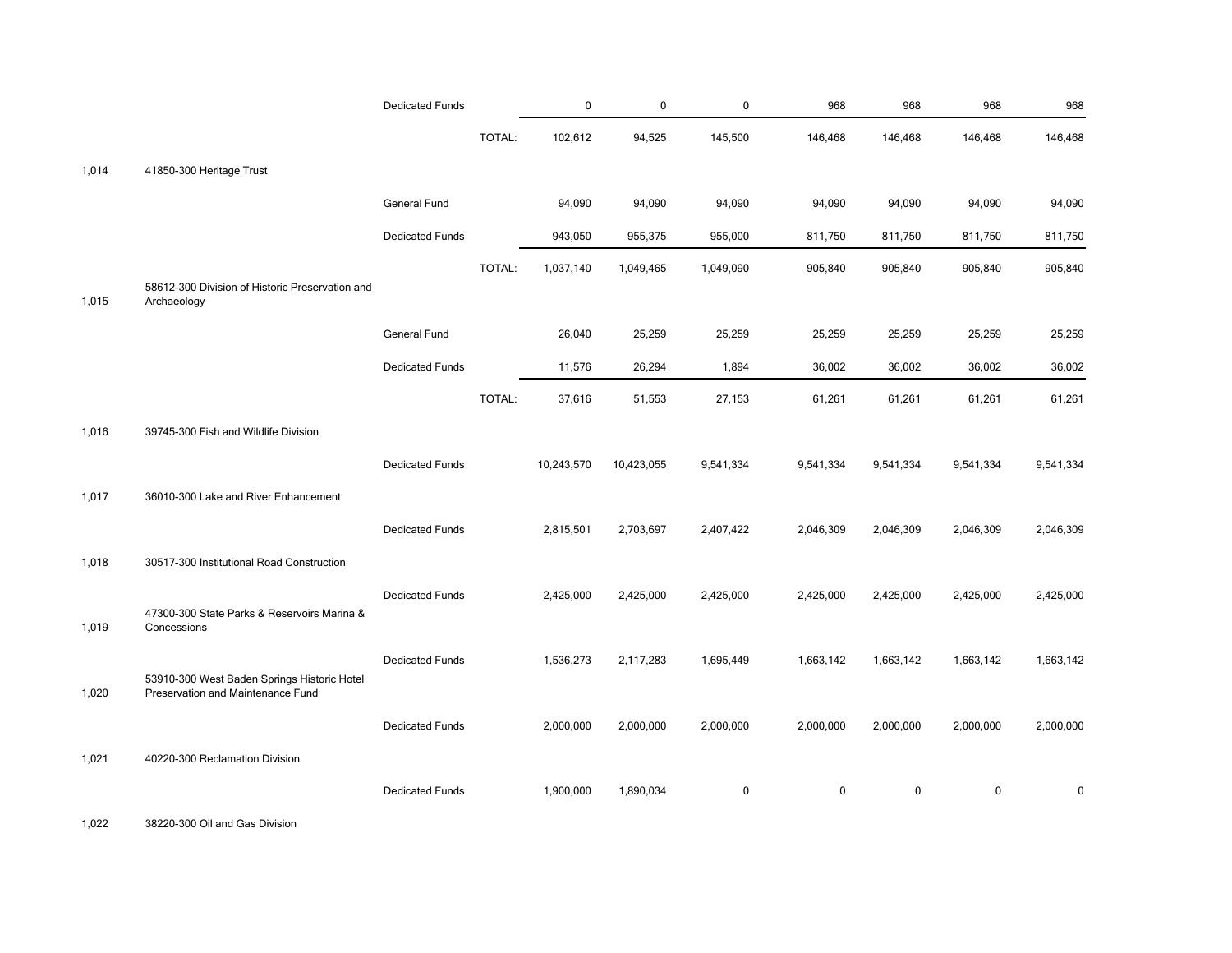| 1,023 | 36020-300 Conservation Officers' Marine<br><b>Enforcement Fund</b> | <b>Dedicated Funds</b> | 1,595,447 | 1,623,806 | 1,596,076   | 1,356,665 | 1,356,665 | 1,356,665 | 1,356,665 |
|-------|--------------------------------------------------------------------|------------------------|-----------|-----------|-------------|-----------|-----------|-----------|-----------|
|       |                                                                    | <b>Dedicated Funds</b> | 1,307,486 | 1,234,427 | 1,324,865   | 1,126,135 | 1,126,135 | 1,126,135 | 1,126,135 |
| 1,024 | 43922-300 Bicentennial Nature Trust                                |                        |           |           |             |           |           |           |           |
|       |                                                                    | <b>Dedicated Funds</b> | 1,164,206 | 424,854   | $\mathbf 0$ | 951,070   | 951,070   | 951,070   | 951,070   |
| 1,025 | 74320-300 Opeb Trust Fund - Dnr                                    |                        |           |           |             |           |           |           |           |
|       |                                                                    | <b>Dedicated Funds</b> | 1,050,784 | 1,046,576 | $\mathbf 0$ | 889,590   | 889,590   | 889,590   | 889,590   |
| 1,026 | 39620-300 Off Road Vehicle Fund                                    |                        |           |           |             |           |           |           |           |
|       |                                                                    | <b>Dedicated Funds</b> | 725,339   | 777,199   | 489,429     | 790,837   | 790,837   | 790,837   | 790,837   |
| 1,027 | 48630-300 DNR In-Lieu Fee Mitigation                               |                        |           |           |             |           |           |           |           |
| 1,028 | 40020-300 Reclamation - Abandoned Mine<br>Lands                    | <b>Dedicated Funds</b> | 96,540    | 616,097   | $\mathbf 0$ | 790,760   | 790,760   | 790,760   | 790,760   |
|       |                                                                    | <b>Dedicated Funds</b> | 91,996    | 772,651   | 12,000      | 26,875    | 22,000    | 22,000    | 22,000    |
| 1,029 | 50310-300 Indiana Natural Heritage Protection<br>Fund              |                        |           |           |             |           |           |           |           |
|       |                                                                    | <b>Dedicated Funds</b> | 181,202   | 638,395   | 90,970      | 77,325    | 77,325    | 77,325    | 77,325    |
| 1,030 | 41830-300 Heritage Trust - Discretionary                           |                        |           |           |             |           |           |           |           |
|       |                                                                    | <b>Dedicated Funds</b> | 342,943   | 477,942   | 515,555     | 438,222   | 438,222   | 438,222   | 438,222   |
| 1,031 | 35110-300 Entomology and Plant Pathology<br>Fund                   |                        |           |           |             |           |           |           |           |
|       |                                                                    | <b>Dedicated Funds</b> | 350,128   | 437,605   | 374,734     | 302,415   | 302,415   | 302,415   | 302,415   |
| 1,032 | 44570-300 Reservoirs-Crop Lease Funds                              |                        |           |           |             |           |           |           |           |
|       |                                                                    | <b>Dedicated Funds</b> | 420,738   | 420,884   | 358,000     | 304,300   | 304,300   | 304,300   | 304,300   |
| 1,033 | 44710-300 Nongame Fund                                             |                        |           |           |             |           |           |           |           |
|       |                                                                    | <b>Dedicated Funds</b> | 403,567   | 264,397   | 127,135     | 157,346   | 157,346   | 157,346   | 157,346   |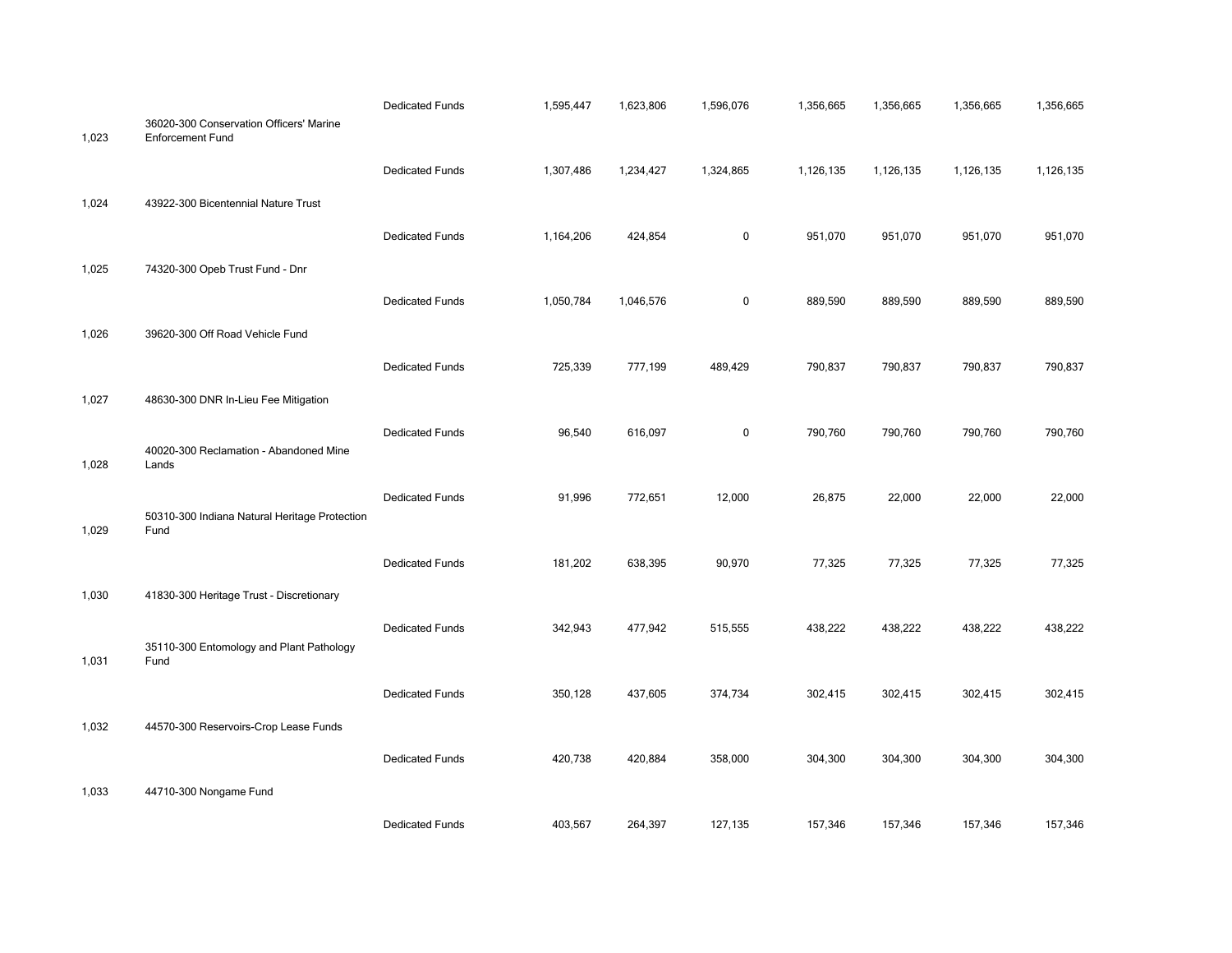39110-300 Lifetime Hunting/Fishing License

|       |                                              | <b>Dedicated Funds</b> | 138,727 | 40,551  | 422,221 | 358,888 | 358,888 | 358,888 | 358,888 |
|-------|----------------------------------------------|------------------------|---------|---------|---------|---------|---------|---------|---------|
| 1,035 | 37510-300 Land and Water Resources Fund      |                        |         |         |         |         |         |         |         |
|       |                                              | <b>Dedicated Funds</b> | 343,982 | 345,994 | 275,265 | 345,994 | 345,994 | 345,994 | 345,994 |
| 1,036 | 48686-300 Wabash River Heritage Corridor     |                        |         |         |         |         |         |         |         |
|       |                                              | <b>Dedicated Funds</b> | 334,771 | 22,542  | 187,210 | 159,128 | 159,128 | 159,128 | 159,128 |
| 1,037 | 48640-300 Outdoor Indiana Sales              |                        |         |         |         |         |         |         |         |
|       |                                              | <b>Dedicated Funds</b> | 195,119 | 326,220 | 185,827 | 157,953 | 157,953 | 157,953 | 157,953 |
| 1,038 | 47330-300 DNR Use Fund                       |                        |         |         |         |         |         |         |         |
|       |                                              | <b>Dedicated Funds</b> | 307,869 | 94,460  | 77,307  | 65,711  | 65,711  | 65,711  | 65,711  |
| 1,039 | 48610-300 DNR Donations                      |                        |         |         |         |         |         |         |         |
|       |                                              | <b>Dedicated Funds</b> | 300,925 | 118,969 | 233,729 | 198,670 | 198,670 | 198,670 | 198,670 |
| 1,040 | 39510-300 Water Resources Development Fund   |                        |         |         |         |         |         |         |         |
|       |                                              | <b>Dedicated Funds</b> | 247,601 | 220,166 | 527,044 | 280,466 | 280,466 | 280,466 | 280,466 |
| 1,041 | 32910-300 Oil and Gas Environmental          |                        |         |         |         |         |         |         |         |
|       |                                              | <b>Dedicated Funds</b> | 59,744  | 184,559 | 314,821 | 267,598 | 267,598 | 267,598 | 267,598 |
| 1,042 | 45725-300 Game Bird Habitat Restoration Fund |                        |         |         |         |         |         |         |         |
|       |                                              | <b>Dedicated Funds</b> | 232,076 | 157,717 | 518,100 | 134,059 | 134,059 | 134,059 | 134,059 |
| 1,043 | 46540-300 Fish & Wildlife Damages            |                        |         |         |         |         |         |         |         |
|       |                                              | <b>Dedicated Funds</b> | 220,027 | 126,551 | 203,733 | 50,878  | 50,878  | 50,878  | 50,878  |
| 1,044 | 41815-300 Heritage Trust - State Forests     |                        |         |         |         |         |         |         |         |
|       |                                              | <b>Dedicated Funds</b> | 200,184 | 84,472  | 257,628 | 95,501  | 95,501  | 95,501  | 95,501  |
|       |                                              |                        |         |         |         |         |         |         |         |

1,045 41835-300 Heritage Trust - Nature Preserve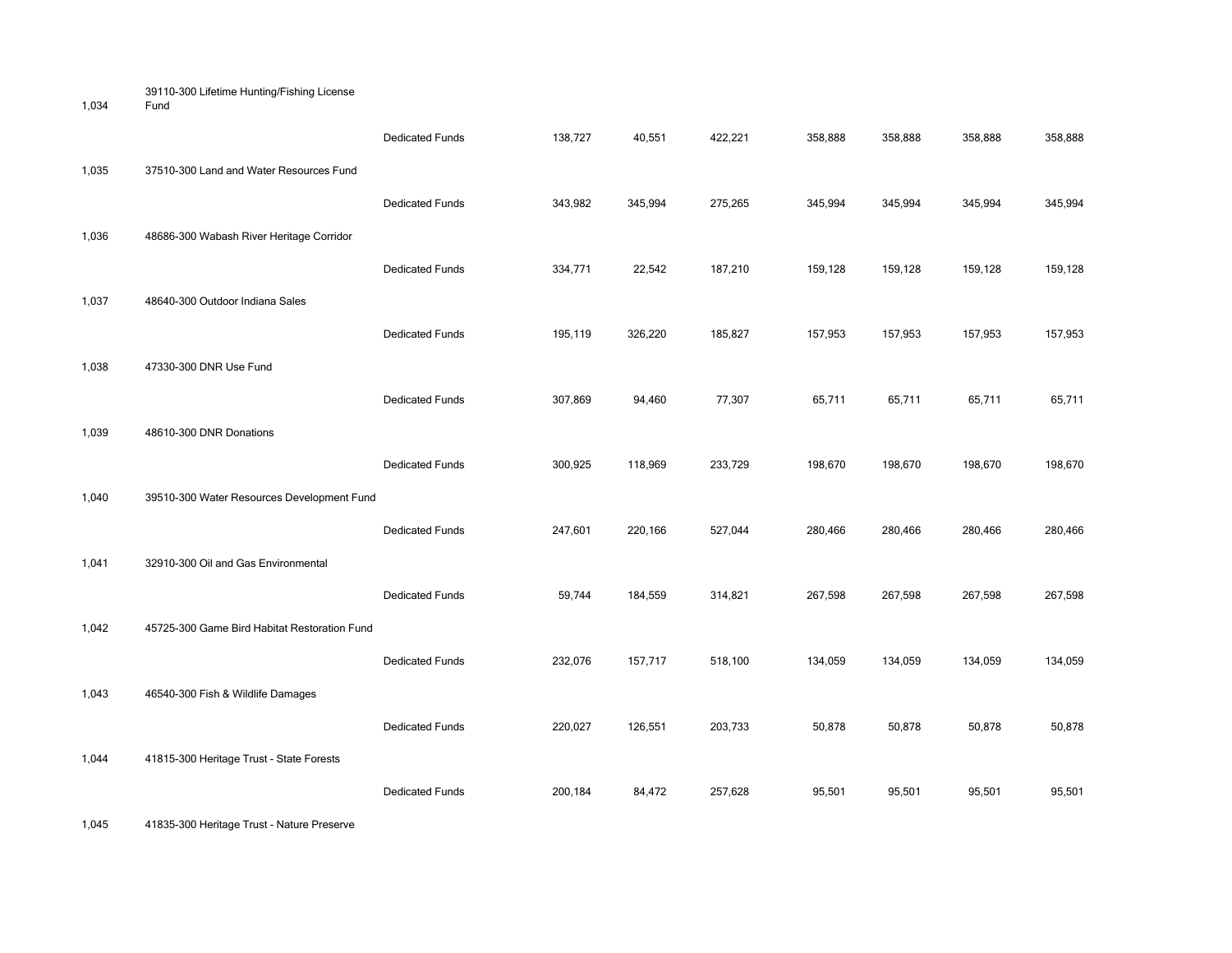|       |                                               | <b>Dedicated Funds</b> | 167,795     | 79,476      | 53,350    | 45,348  | 45,348  | 45,348  | 45,348  |
|-------|-----------------------------------------------|------------------------|-------------|-------------|-----------|---------|---------|---------|---------|
| 1,046 | 35210-300 Deer Research and Management        |                        |             |             |           |         |         |         |         |
|       |                                               | <b>Dedicated Funds</b> | 148,586     | 2,551       | 90,180    | 90,180  | 90,180  | 90,180  | 90,180  |
| 1,047 | 41845-300 Heritage Trust - Investment         |                        |             |             |           |         |         |         |         |
|       |                                               | <b>Dedicated Funds</b> | $\mathbf 0$ | $\mathbf 0$ | $\pmb{0}$ | 100,372 | 100,372 | 100,372 | 100,372 |
| 1,048 | 41810-300 Heritage Trust - State Parks        |                        |             |             |           |         |         |         |         |
|       |                                               | <b>Dedicated Funds</b> | 26,474      | $-99,950$   | 124,160   | 95,501  | 95,501  | 95,501  | 95,501  |
| 1,048 | 41825-300 Heritage Trust - Outdoor Recreation |                        |             |             |           |         |         |         |         |
|       |                                               | <b>Dedicated Funds</b> | $\pmb{0}$   | $\mathbf 0$ | 275,000   | 95,501  | 95,501  | 95,501  | 95,501  |
| 1,050 | 41840-300 Heritage Trust - Stewardship        |                        |             |             |           |         |         |         |         |
|       |                                               | <b>Dedicated Funds</b> | 54,285      | 7,452       | 195,440   | 94,452  | 94,452  | 94,452  | 94,452  |
| 1,051 | 41820-300 Heritage Trust - Fish & Wildlife    |                        |             |             |           |         |         |         |         |
|       |                                               | <b>Dedicated Funds</b> | $\mathbf 0$ | 85,550      | 37,817    | 32,144  | 32,144  | 32,144  | 32,144  |
| 1,052 | 39610-300 Snowmobile Fund                     |                        |             |             |           |         |         |         |         |
|       |                                               | <b>Dedicated Funds</b> | 83,680      | 82,147      | 154,928   | 78,209  | 78,209  | 78,209  | 78,209  |
| 1,053 | 44158-300 Nature Preserves Revolving Fund     |                        |             |             |           |         |         |         |         |
|       |                                               | <b>Dedicated Funds</b> | 41,256      | 61,077      | 50,432    | 42,867  | 42,867  | 42,867  | 42,867  |
| 1,054 | 46865-300 Resources Protection/Investigation  |                        |             |             |           |         |         |         |         |
|       |                                               | <b>Dedicated Funds</b> | 44,457      | 4,473       | 8,330     | 7,081   | 7,081   | 7,081   | 7,081   |
| 1,055 | 37410-300 Conservation Officers' Fund         |                        |             |             |           |         |         |         |         |
|       |                                               | <b>Dedicated Funds</b> | 22,603      | 24,144      | 59,650    | 39,183  | 39,183  | 39,183  | 39,183  |
| 1,056 | 17510-300 Insurance Recovery                  |                        |             |             |           |         |         |         |         |
|       |                                               | <b>Dedicated Funds</b> | 26,145      | 24,137      | 40,321    | 300     | 300     | 300     | 300     |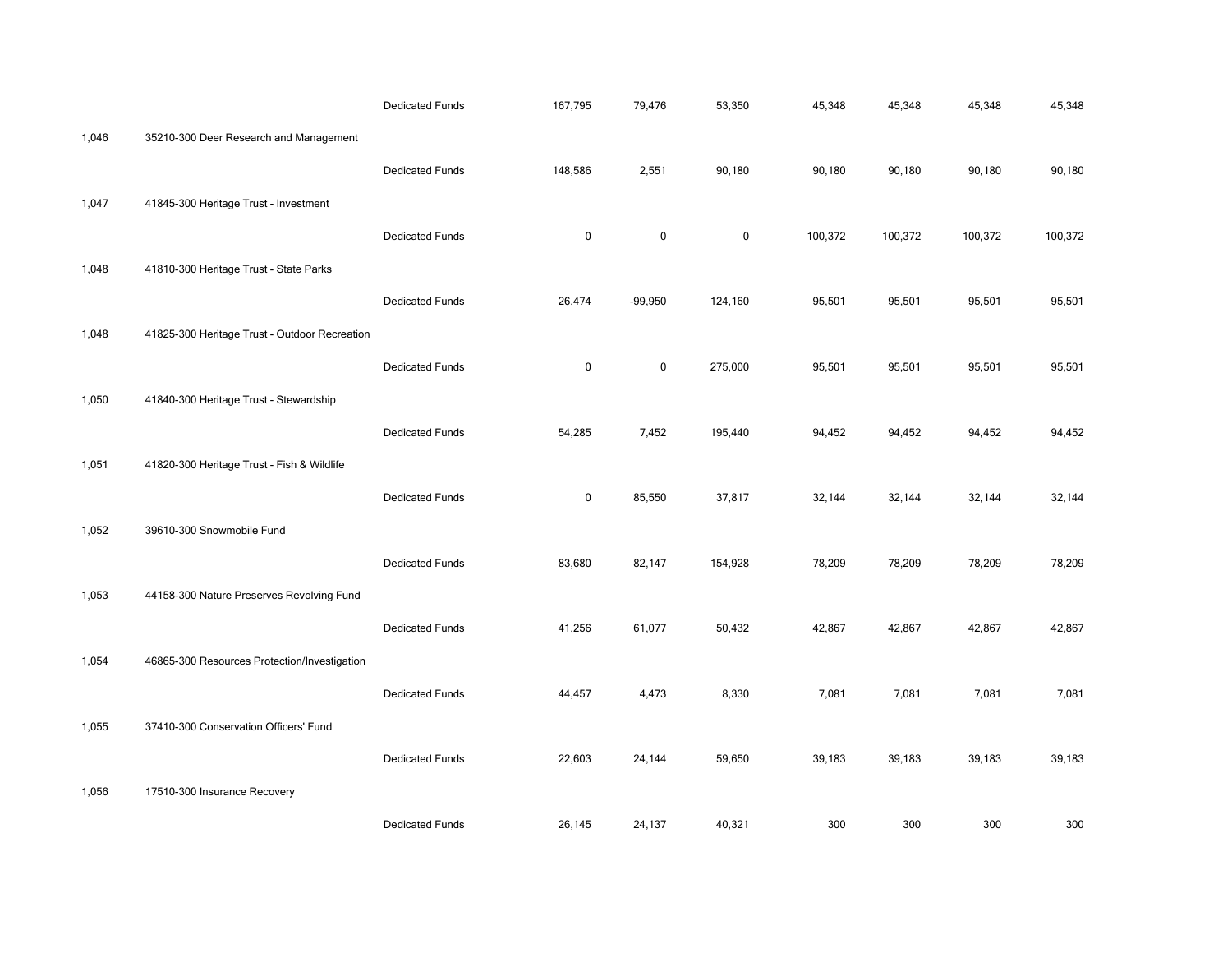1,057 45450-300 Migratory Waterfowl Stamp Account

|       |                                                                                     | <b>Dedicated Funds</b>        | 20,200       | 20,000       | 90,000     | 17,000     | 17,000     | 17,000     | 17,000       |
|-------|-------------------------------------------------------------------------------------|-------------------------------|--------------|--------------|------------|------------|------------|------------|--------------|
| 1,058 | 51210-300 Conservation Officers Training                                            |                               |              |              |            |            |            |            |              |
|       |                                                                                     | <b>Dedicated Funds</b>        | 3,368        | 9,593        | 22,900     | 9,605      | 9,605      | 9,605      | 9,605        |
| 1,059 | 48675-300 Trails Program                                                            |                               |              |              |            |            |            |            |              |
|       |                                                                                     | <b>Dedicated Funds</b>        | 2,403        | 2,171        | 48,430     | 2,000      | 2,000      | 2,000      | 2,000        |
| 1,060 | 42152-300 Lake Michigan Coastal Program                                             |                               |              |              |            |            |            |            |              |
|       |                                                                                     | <b>Dedicated Funds</b>        | $\mathbf 0$  | 198          | 117,313    | 1,500      | 1,500      | 1,500      | 1,500        |
| 1,061 | 40040-300 Abandoned Mine Lands Bond Pool                                            |                               |              |              |            |            |            |            |              |
|       |                                                                                     | <b>Dedicated Funds</b>        | 537          | 403          | 453        | 358        | 358        | 358        | 358          |
| 1,062 | 61670-300 Ind. Dept. of Natural Resources - Fish<br>& Wildlife/U.S. Dept. of the In |                               |              |              |            |            |            |            |              |
|       |                                                                                     | <b>Federal Funds</b>          | 13, 137, 668 | 14,908,899   | 16,839,701 | 19,603,500 | 19,603,500 | 19,603,500 | 19,603,500   |
|       |                                                                                     | <b>Transferred Funding In</b> | 3,591,067    | 4,650,000    | 0          | $\pmb{0}$  | $\pmb{0}$  | $\pmb{0}$  | $\pmb{0}$    |
|       |                                                                                     | TOTAL:                        | 16,728,735   | 19,558,899   | 16,839,701 | 19,603,500 | 19,603,500 | 19,603,500 | 19,603,500   |
| 1,063 | 61640-300 DNR DOI Fund                                                              |                               |              |              |            |            |            |            |              |
|       |                                                                                     | <b>Federal Funds</b>          | 12,903,269   | 13,429,775   | 8,729,750  | 15,145,962 | 15,145,962 | 15,145,962 | 15, 145, 962 |
|       |                                                                                     | <b>Transferred Funding In</b> | 1,773,802    | 2,717,769    | 1,270,040  | 1,088,055  | 1,088,055  | 1,088,055  | 1,088,055    |
|       |                                                                                     | TOTAL:                        | 14,677,071   | 16, 147, 544 | 9,999,790  | 16,234,017 | 16,234,017 | 16,234,017 | 16,234,017   |
| 1,064 | 61630-300 Dept. of Natural Resources - US<br><b>Homeland Security</b>               |                               |              |              |            |            |            |            |              |
|       |                                                                                     | <b>Federal Funds</b>          | 1,975,137    | 2,825,551    | 3,062,513  | 6,562,809  | 6,562,809  | 6,562,809  | 6,562,809    |
|       |                                                                                     |                               |              |              |            |            |            |            |              |
|       |                                                                                     | <b>Transferred Funding In</b> | 1,732,633    | 1,432,168    | 0          | 0          | 0          | 0          | $\mathbf 0$  |

1,065 **Dept.** of Agriculture Dept. of Agriculture No Funding Type 0 0 0 0 0 0 0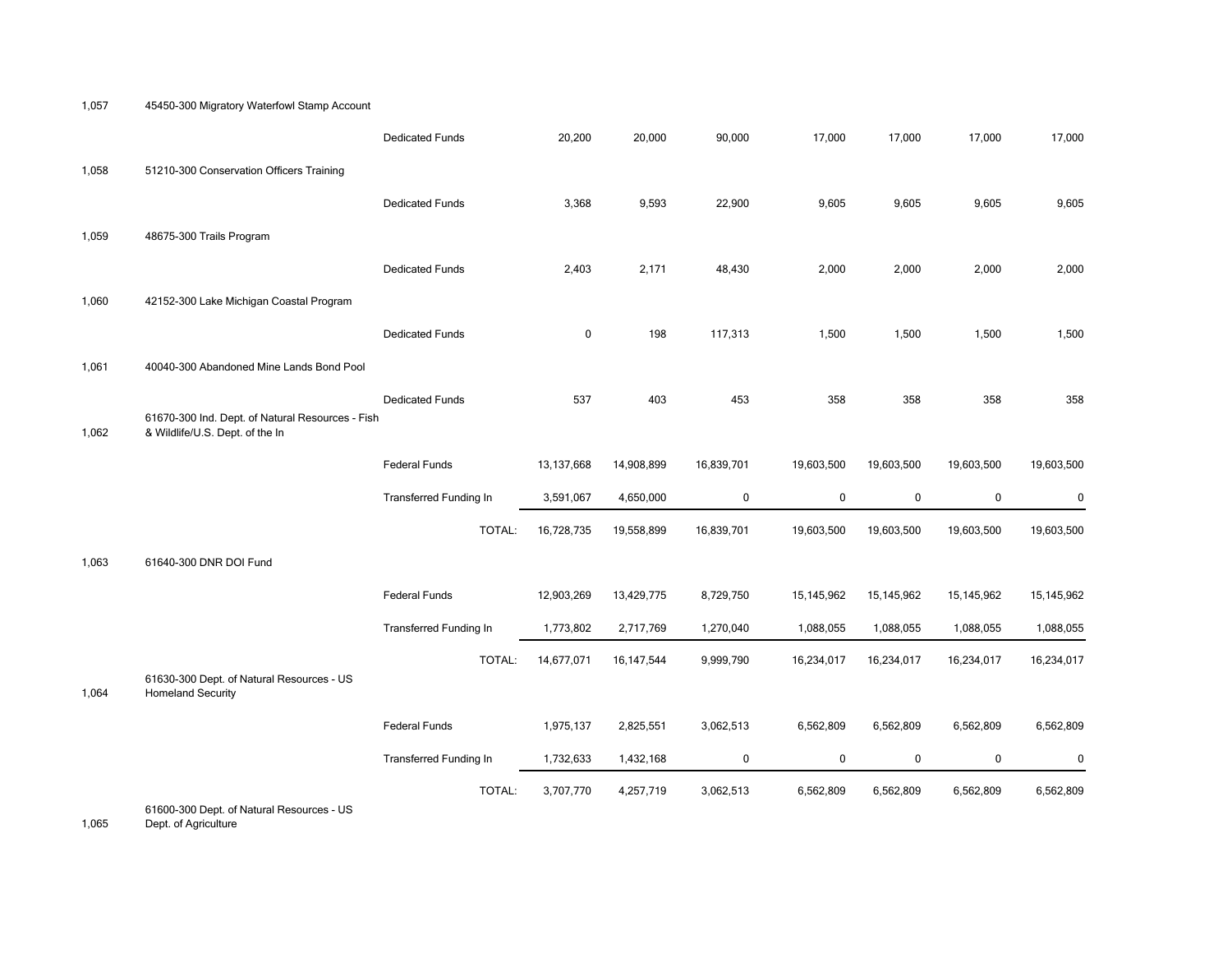|       |                                                                 | <b>Federal Funds</b>          | 1,649,090 | 1,754,526 | 2,590,635   | 2,540,094 | 2,540,094   | 2,540,094   | 2,540,094 |
|-------|-----------------------------------------------------------------|-------------------------------|-----------|-----------|-------------|-----------|-------------|-------------|-----------|
|       |                                                                 | <b>Transferred Funding In</b> | 756,135   | 755,000   | $\pmb{0}$   | $\pmb{0}$ | $\mathbf 0$ | $\pmb{0}$   | $\pmb{0}$ |
|       |                                                                 | TOTAL:                        | 2,405,225 | 2,509,526 | 2,590,635   | 2,540,094 | 2,540,094   | 2,540,094   | 2,540,094 |
| 1,066 | 61650-300 Dept. of Natural Resources - USDOT                    |                               |           |           |             |           |             |             |           |
|       |                                                                 | Federal Funds                 | 1,641,829 | 341,391   | 451,898     | 620,000   | 620,000     | 620,000     | 620,000   |
|       |                                                                 | <b>Transferred Funding In</b> | 178,859   | 179,211   | 55,000      | 0         | 0           | $\pmb{0}$   | $\pmb{0}$ |
| 1,067 | 61610-300 Dept. of Natural Resources - US<br>Dept. of Commerce  | TOTAL:                        | 1,820,688 | 520,602   | 506,898     | 620,000   | 620,000     | 620,000     | 620,000   |
|       |                                                                 | <b>Federal Funds</b>          | 742,446   | 977,226   | 606,771     | 1,618,418 | 1,618,418   | 1,618,418   | 1,618,418 |
|       |                                                                 | <b>Transferred Funding In</b> | 697,572   | 734,726   | 117,313     | 98,216    | 98,216      | 98,216      | 98,216    |
|       |                                                                 | TOTAL:                        | 1,440,018 | 1,711,952 | 724,084     | 1,716,634 | 1,716,634   | 1,716,634   | 1,716,634 |
| 1,068 | 61615-300 Dept. of Natural Resources - HUD                      |                               |           |           |             |           |             |             |           |
|       |                                                                 | <b>Federal Funds</b>          | 1,340,197 | $-6,121$  | $\pmb{0}$   | $\pmb{0}$ | $\pmb{0}$   | $\pmb{0}$   | $\pmb{0}$ |
| 1,069 | 61660-300 Dept. of Natural Resources - USEPA                    |                               |           |           |             |           |             |             |           |
|       |                                                                 | <b>Federal Funds</b>          | 204,479   | 896,918   | 424,098     | 945,000   | 945,000     | 945,000     | 945,000   |
|       |                                                                 | <b>Transferred Funding In</b> | 30,000    | 40,172    | $\pmb{0}$   | $\pmb{0}$ | 0           | $\mathbf 0$ | $\pmb{0}$ |
|       |                                                                 | TOTAL:                        | 234,479   | 937,090   | 424,098     | 945,000   | 945,000     | 945,000     | 945,000   |
| 1,070 | 61680-300 DNR Fish and Wildlife - USDA                          |                               |           |           |             |           |             |             |           |
|       |                                                                 | <b>Federal Funds</b>          | 59,473    | 193,583   | $\mathbf 0$ | 318,000   | 318,000     | 318,000     | 318,000   |
|       |                                                                 | <b>Transferred Funding In</b> | 240,157   | 125,712   | 0           | $\pmb{0}$ | 0           | $\pmb{0}$   | $\pmb{0}$ |
| 1,071 | 61645-300 Dept. of Natural Resources - Dept. of<br>Justice Fund | TOTAL:                        | 299,630   | 319,295   | 0           | 318,000   | 318,000     | 318,000     | 318,000   |
|       |                                                                 | <b>Federal Funds</b>          | 97,680    | 111,141   | $\mathbf 0$ | $\pmb{0}$ | 0           | $\mathbf 0$ | $\Omega$  |